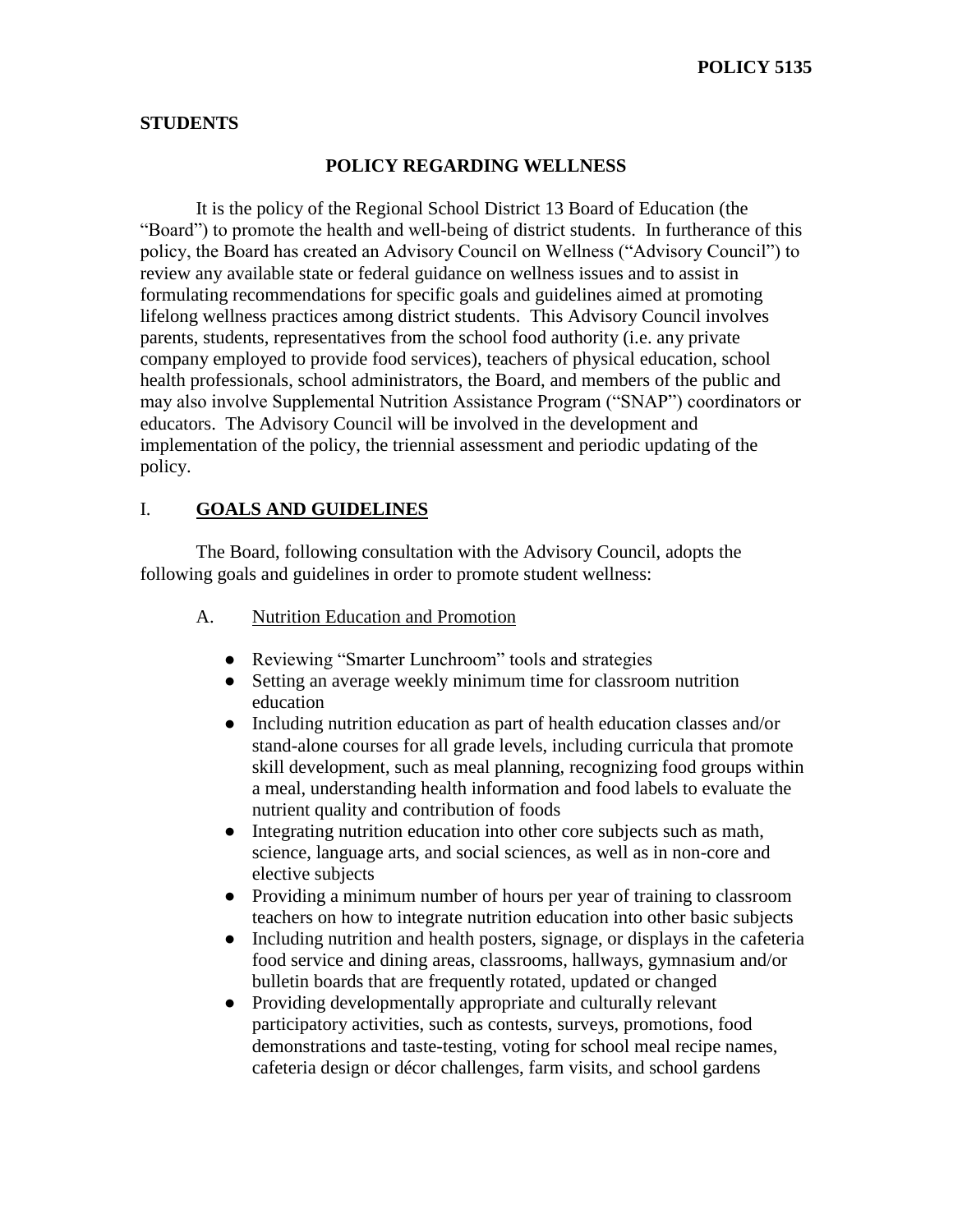- Offering information to families that encourages them to teach their children about health and nutrition, and assists them in planning nutritious meals for their families
- Partnering with community health agencies or organizations for school wellness activities
- B. Physical Activity and Other School-Based Activities
	- Offering staff wellness activities and professional development opportunities related to health and nutrition that inspire school staff to serve as role models and practice healthy eating, physical activity and other activities that support staff and wellness
	- Sponsoring health fairs, TV-turnoff week, school-supported races, family wellness activities or family day activities that promote health and wellness
	- Sending school newsletters or dedicated parts of newsletters or school websites promoting healthy eating, healthy recipes and physical activity
	- Encouraging and promoting the use of Let's Move and other healthy initiatives that promote physical activity and healthy eating
	- Completing and reporting the results of the School Health Index selfassessment process to assess the extent to which some or all components of the local school wellness policy are being implemented in schools
	- Using the Centers for Disease Control School Health Guidelines to Promote Healthy Eating and Physical Activity
	- Setting minimum physical education requirements including time, frequency and intensity
	- Setting maximum student to teacher ratios for physical education classes
	- Setting minimum requirements for recess, including amount of time and scheduling of recess time
	- Requiring recess to be outdoors if possible
	- Encouraging walking and biking to school through safe route programs
	- Creating after school activity programs, student health council, and community/family programs that encourage healthy habits
	- Scheduling school meals at appropriate times in appropriate settings
	- Marketing healthy food in ways that increase its appeal
	- Giving students and the community after-school access to school activity facilities
	- Prohibiting use of physical activity as punishment
	- Prohibiting withholding of physical activities as punishment
- C. Nutritional Guidelines for School Food
	- Monitoring compliance with updated meal patterns (e.g. offering fruits and vegetables each day, more whole grains and portion sizes and calories standards to maintain a healthy weight)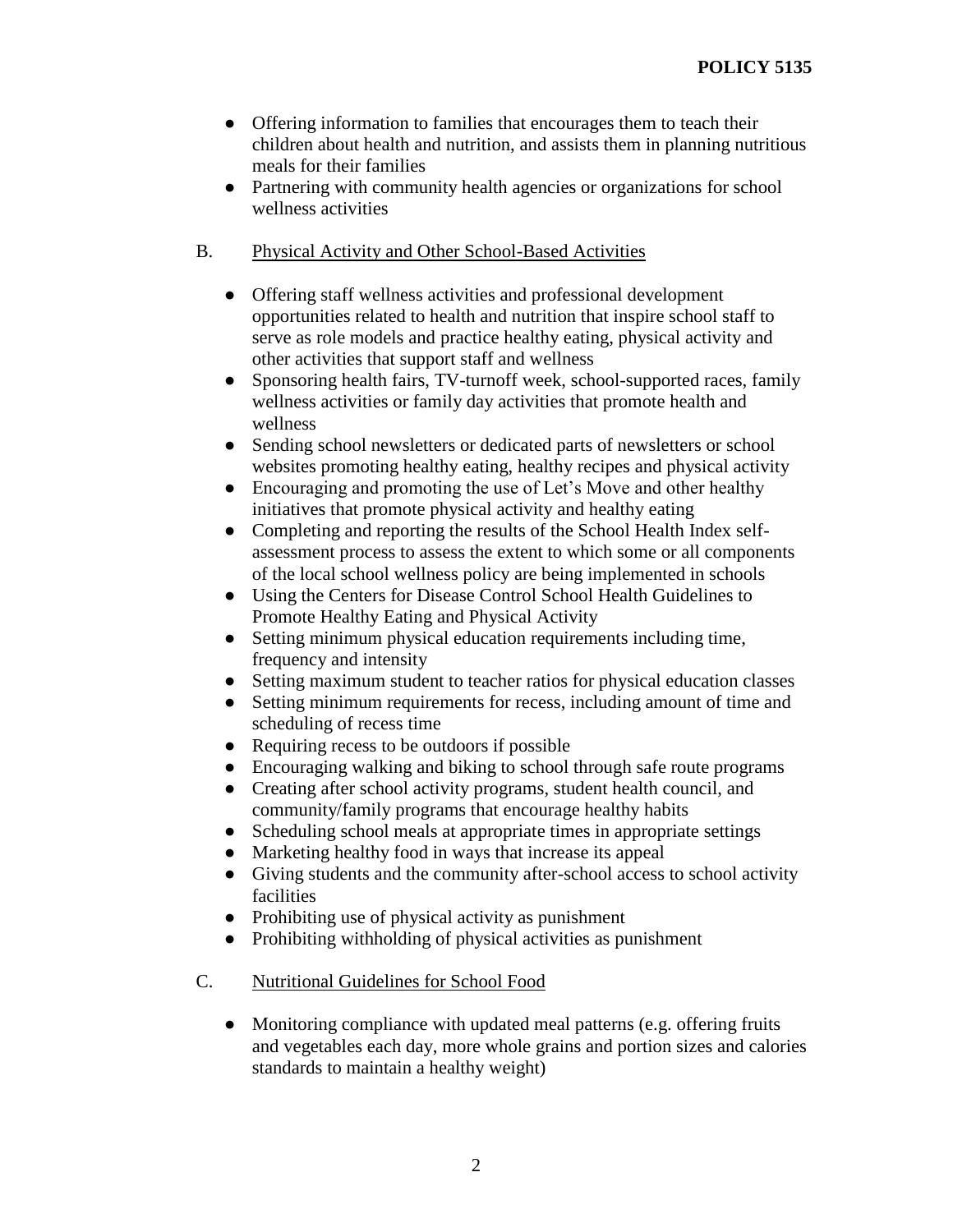- The goal for the nutrition standards for school meals is to provide the students of RSD-13 a variety of healthy and nutritious food choices. Meals meet the National School Lunch Program, School Breakfast Program & Healthy Food Certification guidelines that include limiting fat and saturated fats as well as providing the recommended dietary allowance of protein, calcium, iron and vitamin A & C.
- Maintaining school lunch menus online at https://www.rsd13ct.org/Central-Services/Food-Services/School-Lunch-Information/index.html
- Participating in the National School Lunch Program, Healthy Foods Certification, School Breakfast Program and Seamless Summer Option.
- Complying with USDA nutrition standards for all food and beverages sold to students during the school day. Click link for standards [Smart snack](https://portal.ct.gov/-/media/SDE/Nutrition/CompFoods/Summary_Smart_Snacks_Nutrition_Standards.pdf)  [standards](https://portal.ct.gov/-/media/SDE/Nutrition/CompFoods/Summary_Smart_Snacks_Nutrition_Standards.pdf) or visit https://portal.ct.gov/- /media/SDE/Nutrition/CompFoods/Summary\_Smart\_Snacks\_Nutrition\_St andards.pdf
- Participation in the school meal programs is prompted and eligibility is determined by the following process.

Promotion – A media release is published in the local paper, The Town Times.

Notification – at the beginning of the school year, parents/guardians are sent a letter that details information on the Child Nutrition Program and the Application for Free and Reduced-price School Meals or Free Milk is included with the letter.

Eligibility Determination – A student is determined eligible either through a direct certification received from the State of Connecticut through their CSDE Direct Certification System or through an Application for Free and Reduced-price School Meals or Free Milk (household application) submitted by the parent/guardian. Household application determinations are made by the Determining Official who reviews the applications to see if the family meets the USDA's income guideline requirements for determining eligibility for free or reduced meals in Connecticut.

- Preparing school meals onsite.
- Timing and duration of school meals scheduling based on evidence-based research to support healthy eating.
- Providing free drinking water throughout the school day
- Regulating a la carte offerings in each school
- Regulating after school activity, field trip, school event and school party offerings
- Eliminating the use of food as a reward
- Eliminating the use of candy and other unhealthy foods as fundraisers
- Training and certification of food preparation and food service staff
- Evaluating food and drink contracts
- Prohibiting caffeine products from being offered to students.
- Meeting HFC standards for all a la carte snacks.
- Using local vendors when possible.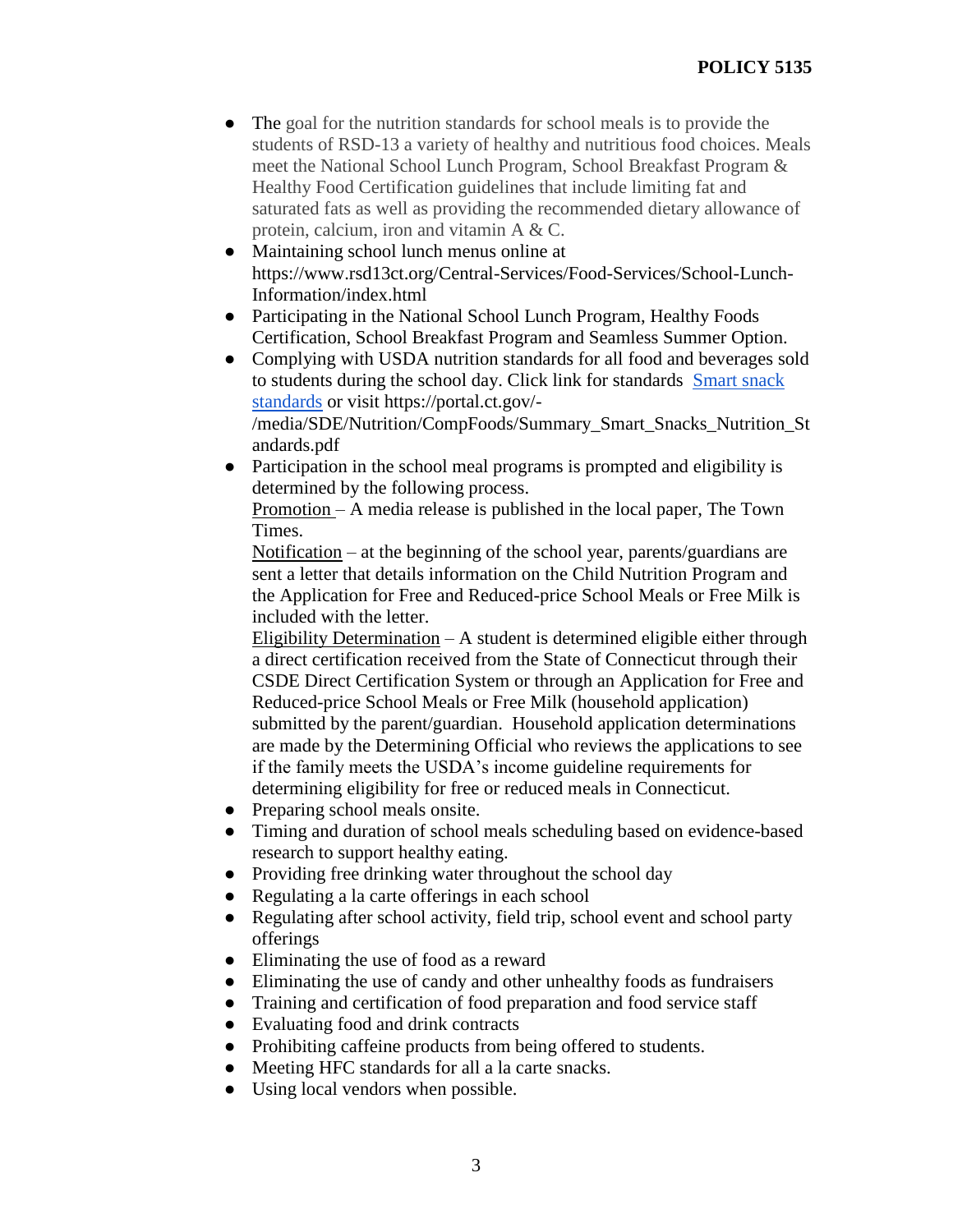- Providing an alternate meal for students who do not have funds.
- Reimbursing the school lunch program each the end of each fiscal year for all unpaid school lunch accounts.

At a minimum, all reimbursable school meals (i.e. free and reduced lunches) meet the program requirements and nutritional standards established by the USDA regulations applicable to school meals.

### D. Guidelines for the Marketing of Food on Campus

Food or beverage marketing on campus during school hours is only permitted for foods and beverages that may be sold on the school campus during the school day and that comply with competitive food standards. Food marketing includes oral, written or graphic statements made for the purpose of promoting the sale of a food or beverage, product made by the producer, manufacturer, seller or any other entity with a commercial interest in the product. Food marketing includes the marketing of food or beverages on the exterior of vending machines, through posters, menu boards, coolers, trash cans and other food service equipment, as well as cups used for beverage dispensing.

## **II. MEASURING THE IMPLEMENTATION OF WELLNESS POLICY**

## A. Oversight of the Wellness Policy

Pursuant to this policy, the Board shall designate the Director of Student Services and Special Education to be responsible for the implementation and oversight of the school district's wellness program. The Director of Student Services and Special Education will be responsible for ensuring that the goals and guidelines relating to nutrition promotion and education, physical activity, school-based wellness activities and nutritional value of school-provided food and beverages are met, that there is compliance with the wellness policy, and that all school policies and school-based activities are consistent with the wellness policy.

### B. Triennial Assessment

At least every three years, the Board will measure and make available to the public an assessment on the implementation of the wellness policy. In this triennial assessment, the Board will indicate the extent to which schools are in compliance with the wellness policy and how the Board's wellness policy compares with model school wellness policies. In addition, the triennial assessment will provide a description of the progress made in attaining the goals of the wellness policy and will provide the basis for appropriate updates or modification to the wellness policy.

### C. Informing and Updating the Public

In accordance with federal law and applicable regulations, the Board will inform and update the public (including parents, students and others in the community) about the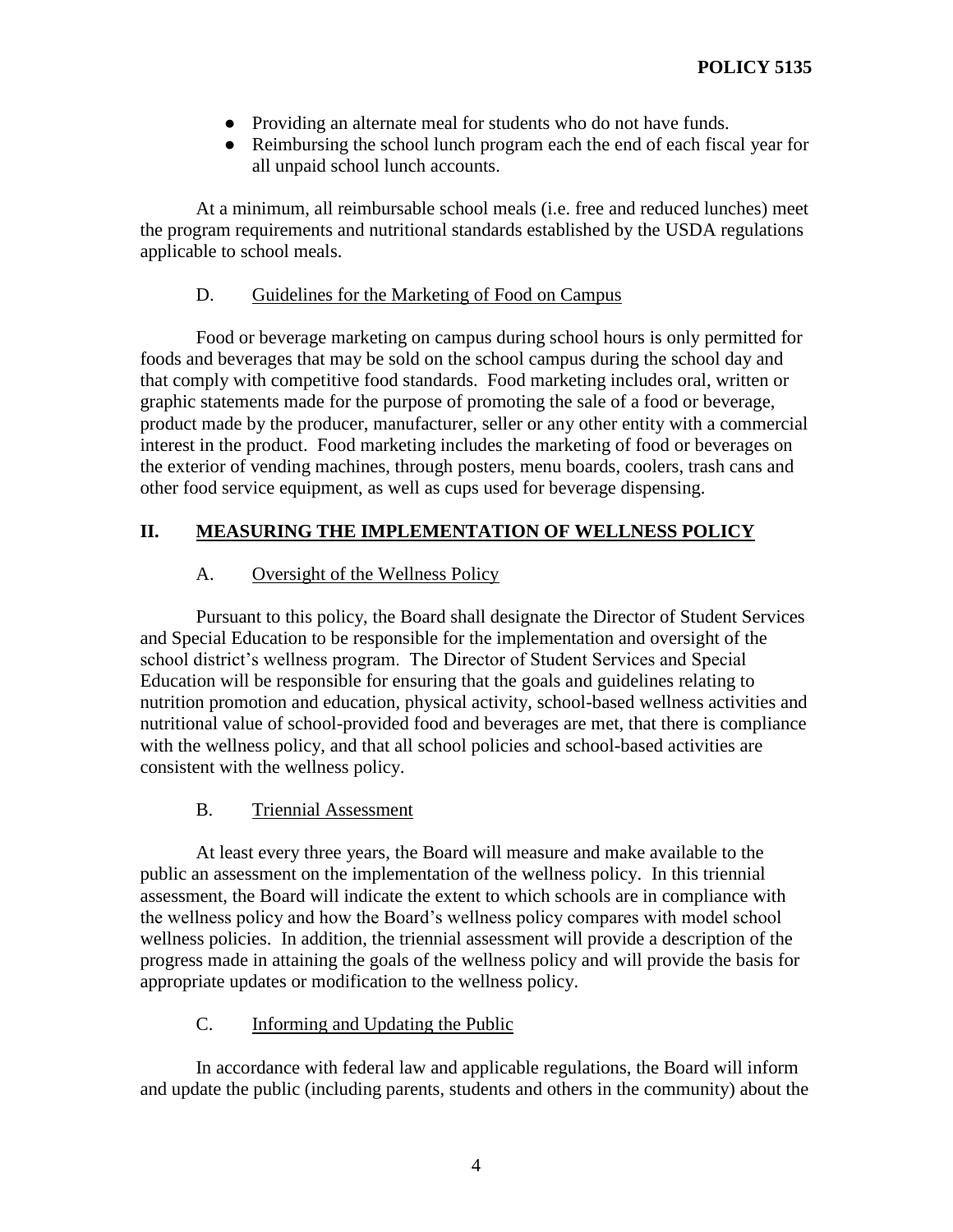content and implementation of its wellness policy as well as the results of the triennial assessment. The results of the triennial assessment will be made available in an accessible and easily understood manner. The Board will make its wellness policy and any updates to the policy available to the public on an annual basis.

### D. Recordkeeping

The Board of Education will retain records to document compliance with the local school wellness policy requirements. The Board shall retain the Wellness Policy, documentation demonstrating compliance with community involvement requirements, documentation of the triennial assessment and documentation to demonstrate compliance with public notification requirements. Information pertaining to the Child Nutrition Program is kept confidential. RSD 13 stores this information in a locked cabinet and online in PowerSchool and LunchTime databases. Specific permission is needed to access the information in accordance with state standards. The district avoids overt identification at all times.

Legal References:

Connecticut General Statutes:

| § 10-215d Regulations re nutrition standard for school breakfasts and lunches. |
|--------------------------------------------------------------------------------|
| § 10-215f Certification that food meets nutrition standards.                   |
| $§$ 10-221 $\sigma$ Lunch periods. Recess.                                     |
| § 10-221p Boards to make available for purchase nutritious and low-fat foods.  |
| $§ 10-221q$ Sale of beverages.                                                 |
|                                                                                |

Public Act 16-132, *An Act Establishing a Red Ribbon Pass Program*

Federal Law:

42 U.S.C. § 1751

Richard B. Russell National School Lunch Act  $\S 9(f)(1)$  and  $\S 17(a)$ , codified at 42 U.S.C. § 1758(f)(1), 42 U.S.C. § 1758b and 42 U.S.C. § 1766, as amended by Pub. L. 111-296, § 204, *Healthy, Hunger-Free Kids Act of 2010*.

20 U.S.C. § 7118, as amended by Pub. L. 114-95, *Every Student Succeeds Act*.

| 7 C.F.R. § 210.10 | Meal requirements for lunches and requirements for |
|-------------------|----------------------------------------------------|
|                   | afterschool snacks.                                |
| 7 C.F.R. § 210.11 | Competitive food service and standards.            |
| 7 C.F.R. § 210.31 | Local school wellness policy.                      |
| 7 C.F.R. § 220.8  | Meal requirements for breakfasts.                  |

Policy Adopted: August 23, 2006